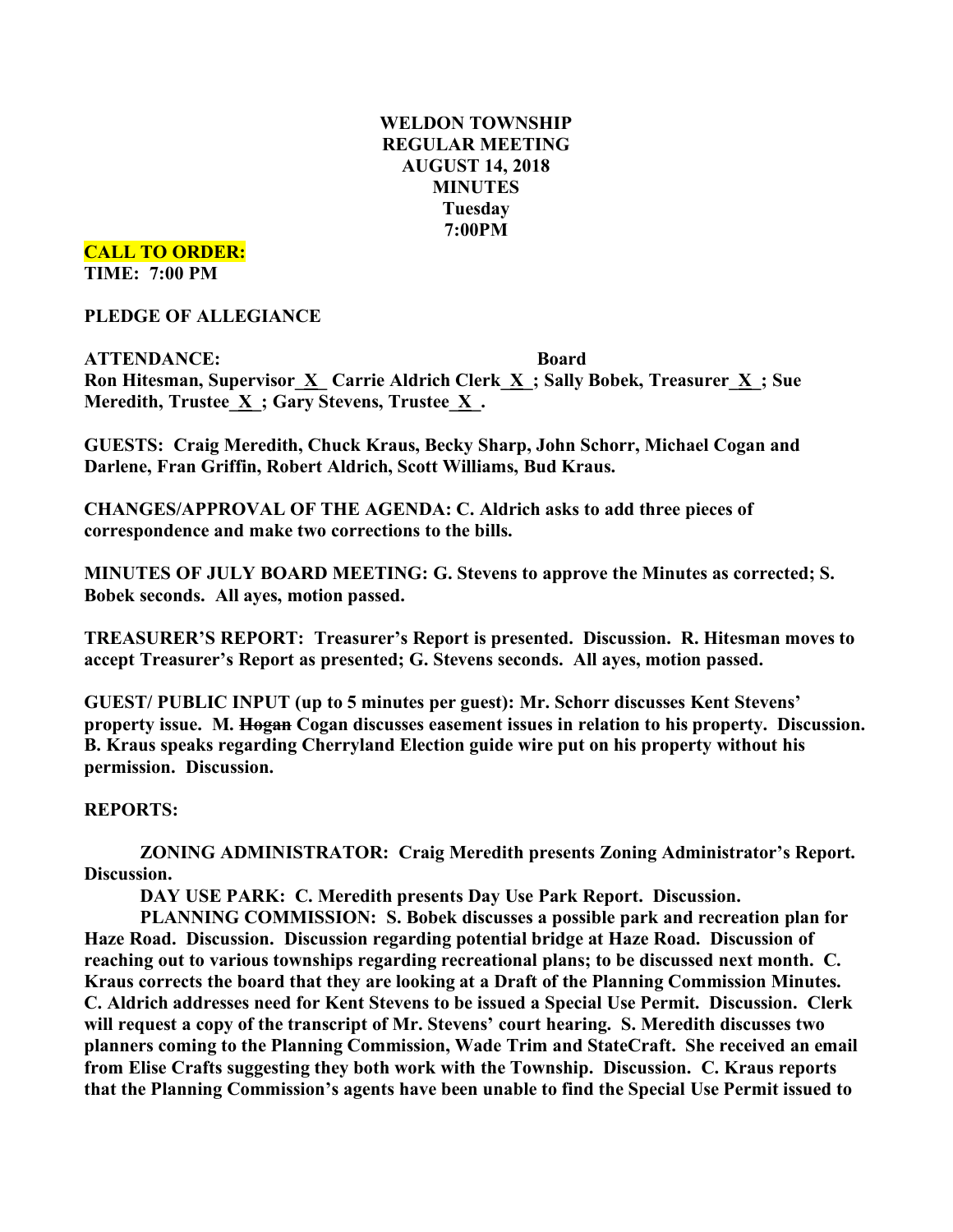**Kent Stevens. He understands Mr. Stevens has been asked to produce his copy, but does not wish to share that with the Planning Commission. The Commission is asking for direction from the township. Discussion. The Board will start the process of issuing a new Special Use Permit for Mr. Stevens. Discussion.**

**NUISANCE ABATEMENT REPORT: R. Hitesman presents Nuisance Abatement Report. Discussion of whether property owner was asked to put up a fence. Discussion.**

**ASSESSOR REPORT: R. Hitesman presents Assessor's Report. Discussion.**

**LIQUOR INSPECTOR REPORT: R. Hitesman presents Liquor Inspector Report. BUDGET REPORT: C. Aldrich presents Budget Report. Discussion of podium built by Gary Barley. Mr. Barley requested that payment for podium go into Day Use Park Fund. Discussion. Clerk will send him a letter of thanks for building the podium. C. Aldrich moves to pay Gary Barley \$100 for building the beautiful podium, and he use do vote: Carrie Aldrich, yes; Ron Hitesman, yes; Sue Meredith, yes; Sally Bobek, yes; Gary Stevens, yes. Motion passed.**

**SUPERVISOR COMMENTS: Attended a meeting with Carrie Aldrich, John Schorr and Gary Sauer regarding where monies go from foresting in Weldon Township. Mr. Sauer would like to have Mr. Schorr attend a County Board of Commissions meeting. They will meet August 28th at 10:00 a.m. Supervisor and Mr. Kraus have laid out a potential hiking path at the Day Use Park. He is waiting for documentation from Mr. Slavin of the Department of Natural Resources. Discussion.**

**CLERK COMMENTS: Clerk presents Weldon Cleanup Day Signs. C. Aldrich presents information on different hearing assisted systems. Discussion of Republic waste receptacles locations. G. Stevens moves to have a receptacle placed at the Day Use Park as well as at the end of Haze Road, until winter, with a sign that reads "No Dumping of Household Garbage"; S. Bobek seconds. All ayes, motion passed. Discussion of need for Planning Commission email addresses. MTA recommends the township have their own server or drive to retain copies of the emails. C. Aldrich will contact Dustin's Computer Repair for assistance. C. Aldrich presents Corrective Action Plan to the State of Michigan, as prepared by Baird, Cotter & Bishop, P.C. Clerk discusses August 7, 2018 election. All four proposals passed.**

### **UNFINISHED BUSINESS:**

**Discussion of x-raying of cemetery at Pioneer Road. Gourdie-Fraser feels the cemetery extends beyond the area they surveyed. There do not appear to be any open spaces at the cemetery.**

### **NEW BUSINESS:**

**Discussion of Planning Commission Openhouse September 8, 12-2 PM, to allow the public to meet the planning commission members. Refreshments will be served. Clerk will put in the paper and on the website. Discussion.**

**Discussion of correspondence from Dick Figura regarding appropriate motions at board meetings, as well as amendments regarding the zoning ordinance.**

**Discussion of Non-Motorized Trail Resolution. Board will discuss at next meeting.**

### **BILLS:**

| Craig Meredith, Day Use Park/Plowing/Mowing | 250.00 |
|---------------------------------------------|--------|
| David Kane, Website Maintenance             | 60.00  |
| Julie Lonn, Town Hall Cleaning              | 50.00  |
| <b>Gary Stevens, Cemetery Cleanup</b>       | 300.00 |